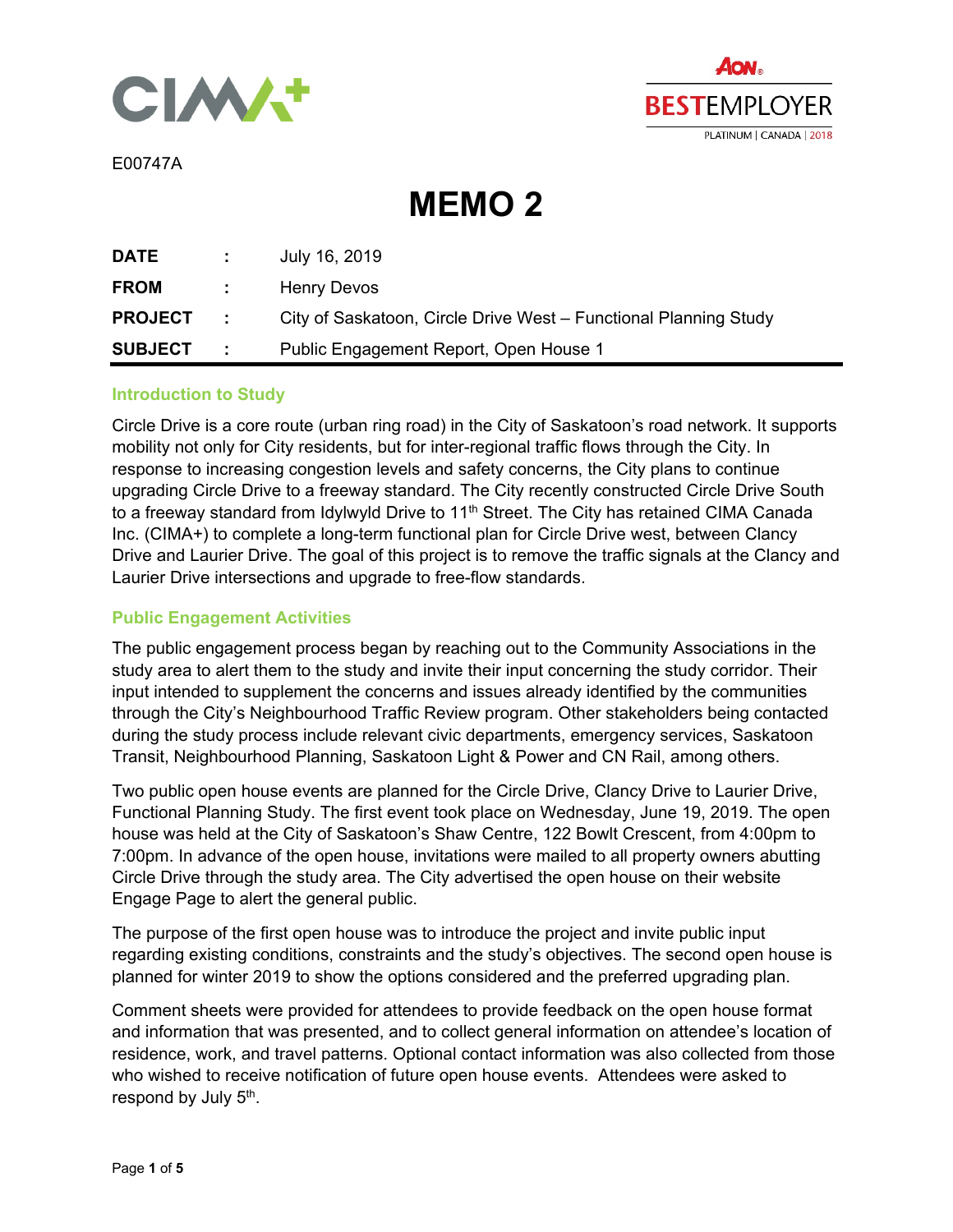# **Open House 1 Attendance**

Approximately 25 people attended the first open house. There were 14 written responses received at or following the open house (11 using comment sheets and 3 by email). The open house was an informal drop-in format, no formal presentation was made. Representatives from the City of Saskatoon and the CIMA+ project team were available to discuss the information presented and to answer questions.

The relatively low attendance at this open house does not necessarily indicate that the performance of Circle Drive through the study area is not a more broadly recognized public concern. Some attendees suggested that more should perhaps have been done to raise public awareness ahead of the open house event. In addition, portable roadside signs may have been used to improve public awareness and interest. To offset the effect of low attendance, the input that follows was correlated with the results of the Neighbourhood Traffic Reviews. The summary reflects both written comments and discussions with open house attendees.

## **Open House Feedback**

Was the information provided in a format that was understandable?

Yes (9); No (1), however, respondent did not attend the open house; and 1 – 'Sort of', respondent added that the information included details currently unavailable.

Did the information help you understand study scope?

Yes (9); No (1), respondent added that the study is not sufficiently advanced to provide complete answers; and 1 'Sort of', respondent added that the information included details currently unavailable

Were the staff able to answer your questions?

Yes (8); No (3), one respondent added that the staff indicated details which are not yet available; another added that the study is not sufficiently advanced to provide complete answers; and the third did not attend the open house.

How did you hear about the open house?

Notice in Mail (4); Community Association Notice (4); Friend/Neighbour (3); and Learned afterward (1).

- Live in the study area?
	- $\circ$  Mount Royal (4),
	- o Meadowgreen (3),
	- $\circ$  Fairhaven (3),
	- o Montgomery Place (2), and
	- o Massey Place (1).
- Work in the study area?
	- o Confederation Suburban Centre (4),
	- o Pleasant Hill (3),
	- o Hudson Bay Industrial (2),
	- $\circ$  Fairhaven (1),
	- o Blairmore Suburban Centre (1)
	- o Pacific Heights (1),
	- o Airport Business Area (1),
	- $\circ$  Downtown (1),
	- o Marquis Industrial (1), and
	- o University Heights (1).

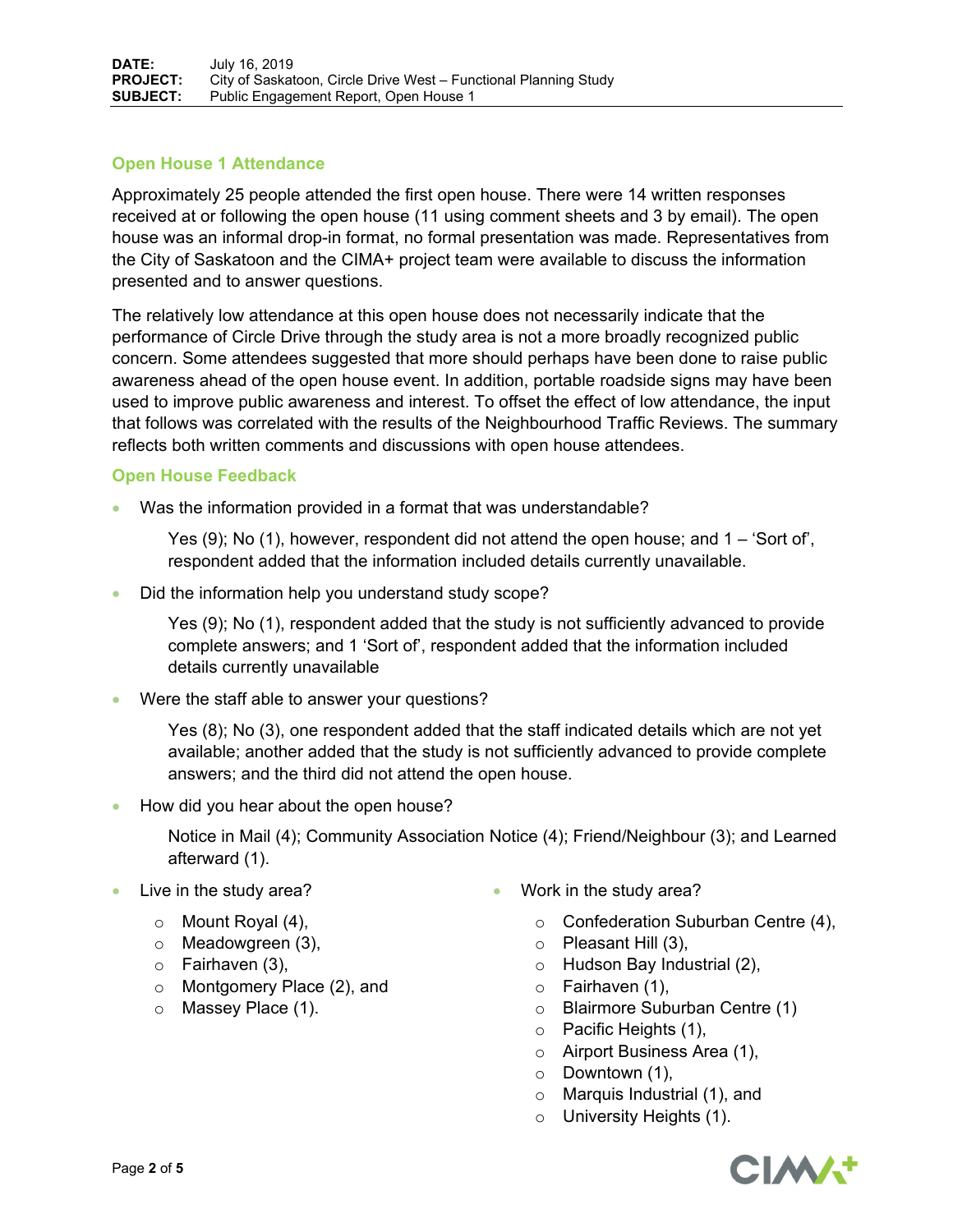- How often do you travel on Circle Drive through the study area?
	- o Most weekday peak times (3)
	- $\circ$  2-3 times/week (3)
	- o Occasionally (2)
	- o Midday (Monday-Friday) (2)
	- o Many different times (1)
	- $\circ$  Every day (1)
	- o Weekends (1)
- $\bullet$  How often do you travel on 22<sup>nd</sup> Street through the study area?
	- o Most weekday peak hours (4)
	- o Occasionally (2)
	- $\circ$  Midday (Monday Friday) (2)
	- o Every day/frequently (2)
	- o Weekends (1)
	- $\circ$  3-4 times/week (1)
	- o Weekdays, off-peak (1)
- How did you typically travel through the study area?

Automobile (10), Walking (2) and Commercial Vehicle (1).

## **What We Heard**

Circle Drive Congestion Levels and Safety

Concern regarding traffic congestion and low travel speeds along this section of Circle Drive due to the traffic signals at Clancy and Laurier Drives. Strong desire to see the traffic signals removed and upgrading Circle Drive to free-flow standards.

This concern is echoed in the Neighbourhood Traffic Review for Parkridge, identifying congestion at Clancy Drive during peak hours. Northbound left-turn traffic volumes often greater than the storage provided in the turn bay, extending queues into the through lanes, sometimes back to 11<sup>th</sup> Street. This is seen to cause unsafe driving conditions and regular near misses. Northbound through drivers passing Clancy Drive also need to be aware of traffic entering from Clancy Drive merging from the left. Is this movement adequately signed? There is support to remove the left turn movements on/off Circle Drive at Clancy Drive, or the complete closure of this intersection.

The Neighbourhood Traffic Reviews in Parkridge and Pacific Heights also echo open house feedback regarding the northbound exit from Circle Drive to 22<sup>nd</sup> Street westbound. Long delays during the peak hours suggest that a dual left turn may be warranted.

The Confederation Park Neighbourhood Traffic Review reported concern regarding congestion on both Laurier and Circle Drives, and similarly suggested removing the left turn from Circle Drive onto Laurier Drive, or the complete closure of the intersection.

Sound Attenuation

From the Comment Sheets and Study Area Map notes gathered at the open house, as well as the Meadowgreen and Westview Neighbourhood Traffic Reviews, improved noise attenuation is a concern for these two neighbourhoods. Residents of Meadowgreen were concerned that upgrading Circle Drive (particularly the possibility of a raised collectordistributor roadway) may exacerbate noise levels.

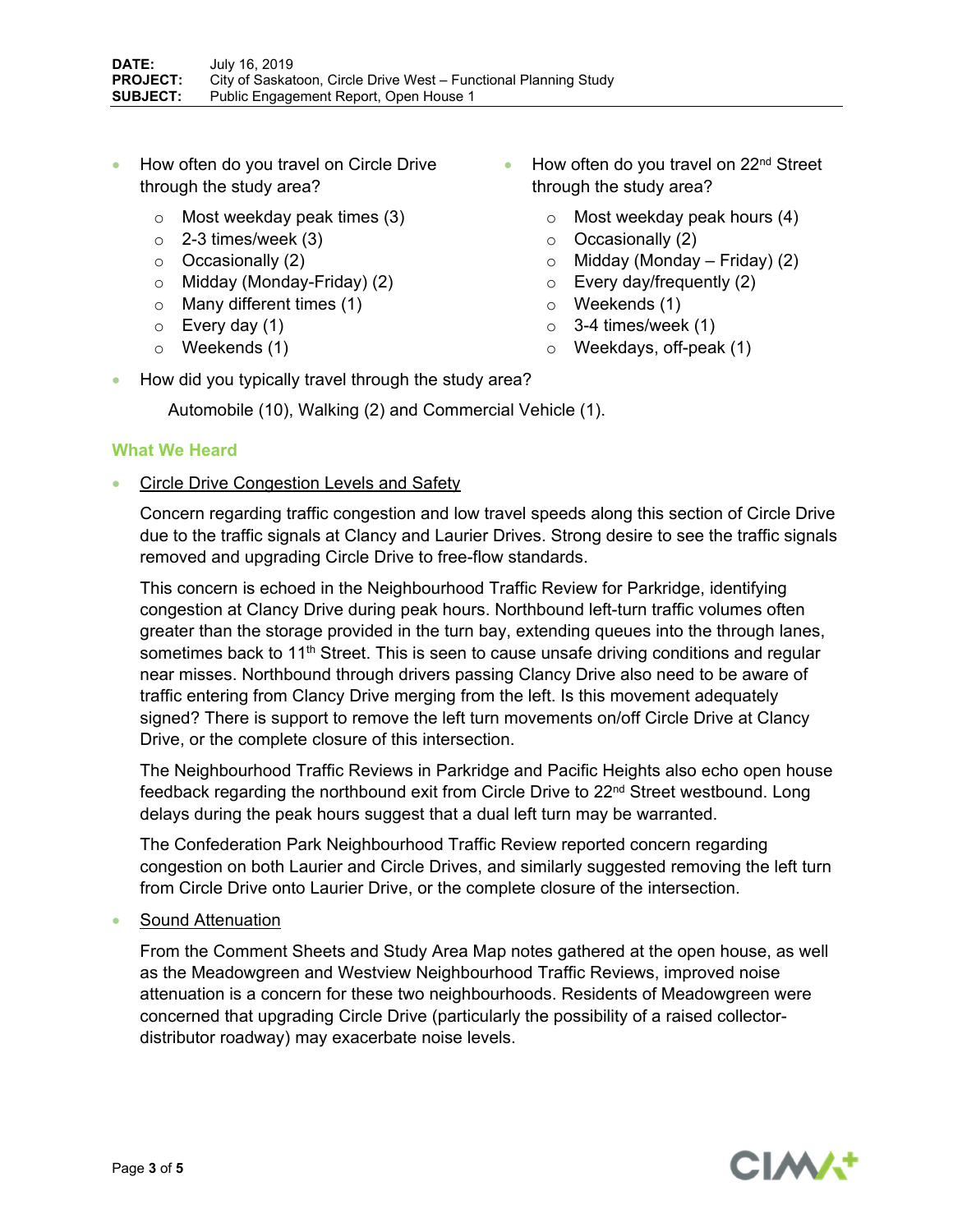#### Safety of Pedestrian Crossings

There are three pedestrian tunnels crossing under Circle Drive in the study area, at  $18<sup>th</sup>$ Street, Rusholme Road and 29<sup>th</sup> Street. Feedback through the comment sheets, the Study Area Map notes and the Neighbourhood Traffic Review for Massey Place, all indicate concern regarding the safety of the pedestrian tunnel designs. Residents note that criminal activity is enabled by the nature of these walkways and suggest converting to overpass structures for cyclists and pedestrians in the future.

## Merge Distances Entering Circle Drive Northbound from 22nd Street

Several attendees concerned about the length of the parallel entrance lane (to accommodate merging) from 22nd Street to Circle Drive northbound. The westbound-tonorthbound acceleration lane is 250m long, 125m short of a 100 km/h design speed. The eastbound-to-northbound is 320m long and almost meets the desired standard. Some also reported difficulty making this entry and a subsequent lane change for a left-turn at Laurier Drive. It should be noted that the current laning configurations and markings attempt to prevent this movement from westbound 22<sup>nd</sup> Street.

## Safety of Eastbound Left-Turn onto Circle Drive at Clancy Drive

Concern here involves the left-hand merging maneuver from Clancy Drive eastbound onto Circle Drive northbound. The distance may not be sufficient at present for a safe merge onto a congested Circle Drive and drivers experience near-misses and often come to a full abrupt stop when unable to merge.

22nd Street

There is concern regarding recurring congestion for eastbound traffic on  $22<sup>nd</sup>$  Street approaching the traffic signals at Confederation Drive to turn south onto Circle Drive. Drivers approaching the intersection with Confederation Drive will drive along (or even off) the shoulder to avoid waiting behind through traffic stopped at the signal. This also occurs in the westbound direction approaching Diefenbaker Drive. The right turn bays are too short during the peak hours.

This issue is aggravated in the eastbound direction by the right turn onto  $22^{nd}$  Street from Fairmont Drive, increasing driver frustration and gridlock. The barrier cones help prevent vehicles from changing lanes at this location, although they may not be adequately visible. Should the Fairmont Drive access to 22<sup>nd</sup> Street be closed? Should Fairlight Crescent (inside the south mall area) access 22nd Street instead of Fairmont Drive? Issues concerning Fairmont Drive were heard through open house feedback, the Fairhaven Neighbourhood Traffic Review and reported by the current review of traffic conditions. Finally, should there be a longer eastbound left-turn lane from 22<sup>nd</sup> Street onto Confederation Drive, with a barrier protecting this lane?

## Changes to Circle Drive Access

According to Neighbourhood Traffic Reviews for Montgomery Place, Meadowgreen and Parkridge, there is common desire to improve connections to Circle drive from these areas. However, several comments expressed support for closing Clancy and Laurier Drives due to the congestion and often dangerous conditions they cause.